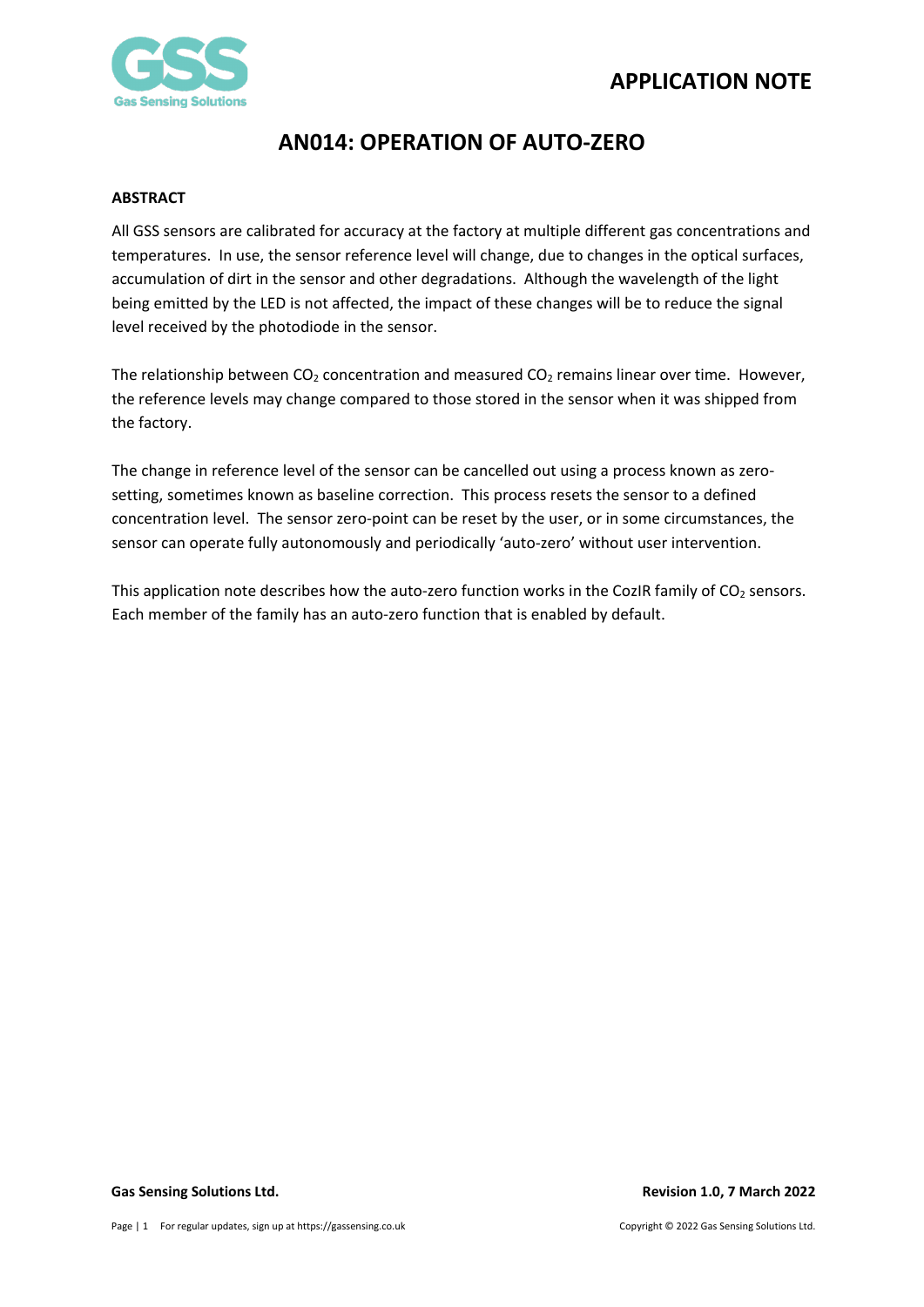

## **TABLE OF CONTENTS**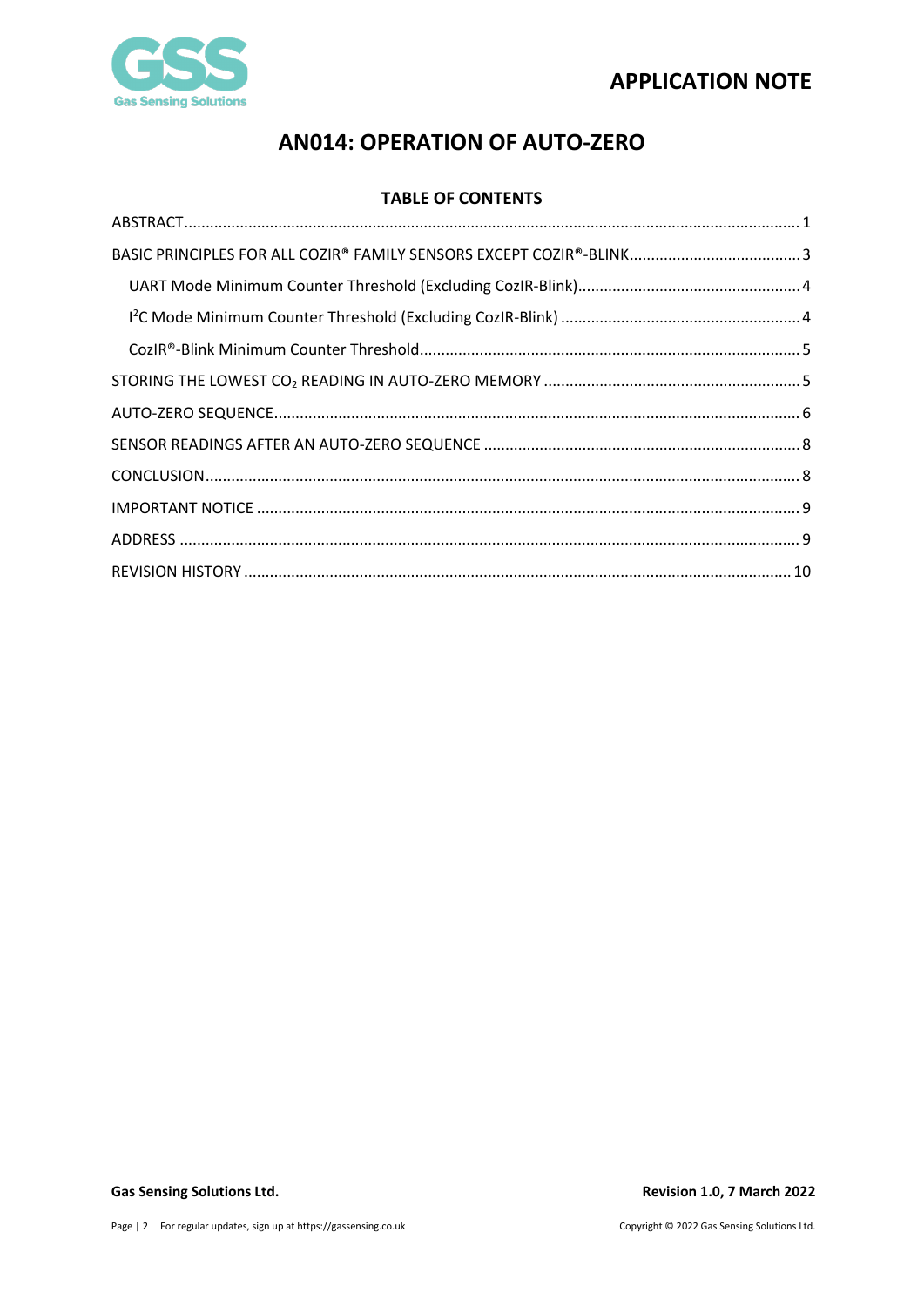

## <span id="page-2-0"></span>**BASIC PRINCIPLES FOR ALL COZIR® FAMILY SENSORS EXCEPT COZIR®-BLINK**

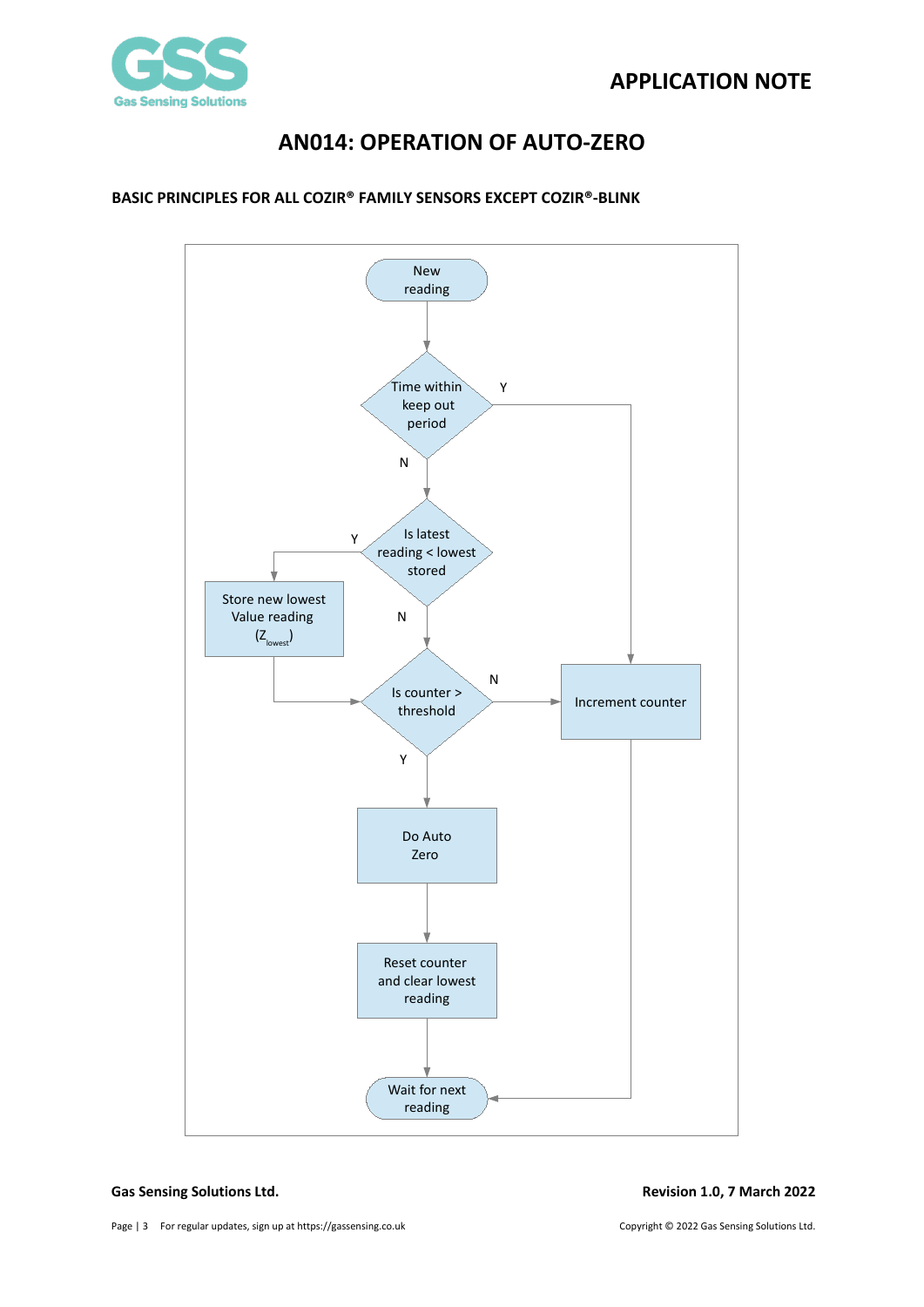

After the sensor is powered on, it automatically starts taking  $CO<sub>2</sub>$  measurements. The sensor can output raw CO2 measurements and a filtered version of the raw data, referred to in this document as a *reading*. The filter is a customer defined variable but is set to 16 by default.

The exception to this modus operandi is the CozIR®-Blink. It automatically takes a series of measurements, filters them and outputs a single reading. It will not take any more measurements until it is power cycled, where power is switched off and back on again. It will only take one set of measurements per power cycle.

An internal counter keeps track of the number of measurements that have been taken, or as in the case of the CozIR-Blink, the number of power cycles. Once the counter has exceeded the minimum threshold value, an auto-zero sequence is actioned. The timing of the auto-zero sequence is a variable, with recommended default values for all CozIR family sensors.

All CozIR® ambient sensors have the auto-zero function enabled by default although it can be switched off. The auto-zero function is re-enabled by sending them an auto-zero period value. Assuming the auto-zero function is active, an auto-zero sequence is triggered when the counter equals or exceeds the minimum counter threshold value and the auto-zero value has been reached.

In the CozIR family of sensors, there is a minimum value for the initial auto-zero period, listed below.

### <span id="page-3-0"></span>**UART Mode Minimum Counter Threshold (Excluding CozIR-Blink)**

| <b>Auto-Zero Period</b> | <b>Minimum Value</b> | <b>Maximum Value</b> | <b>Default Value</b> | <b>Resolution</b> |
|-------------------------|----------------------|----------------------|----------------------|-------------------|
| Initial Auto-Zero       | $0.1$ davs           | 37.9 days            | 1 davs               | $0.1$ dav         |
| <b>On-Going Auto-</b>   | $0.1$ days           | 37.9 days            | 8 days               | $0.1$ day         |
| Zero                    |                      |                      |                      |                   |

### <span id="page-3-1"></span>**I 2 C Mode Minimum Counter Threshold (Excluding CozIR-Blink)**

| <b>Auto-Zero Period</b> | <b>Minimum Value</b> | <b>Maximum Value</b> | <b>Default Value</b> | <b>Resolution</b> |
|-------------------------|----------------------|----------------------|----------------------|-------------------|
| Initial Auto-Zero       | 0 hrs                | 65535                | 12096                |                   |
| <b>On-Going Auto-</b>   | 0 hrs                | 65535                | 13824                |                   |
| Zero                    |                      |                      |                      |                   |

In I<sup>2</sup>C mode, the time-period is calculated as follows.

- On-going Auto-Zero  $l^2C$  Value = Interval Time x 72 (hours)
- $\bullet$  Initial Auto-Zero I<sup>2</sup>C Value = (Interval Time Initial Time) x 72 (hours)

All I<sup>2</sup>C times are expressed in hours.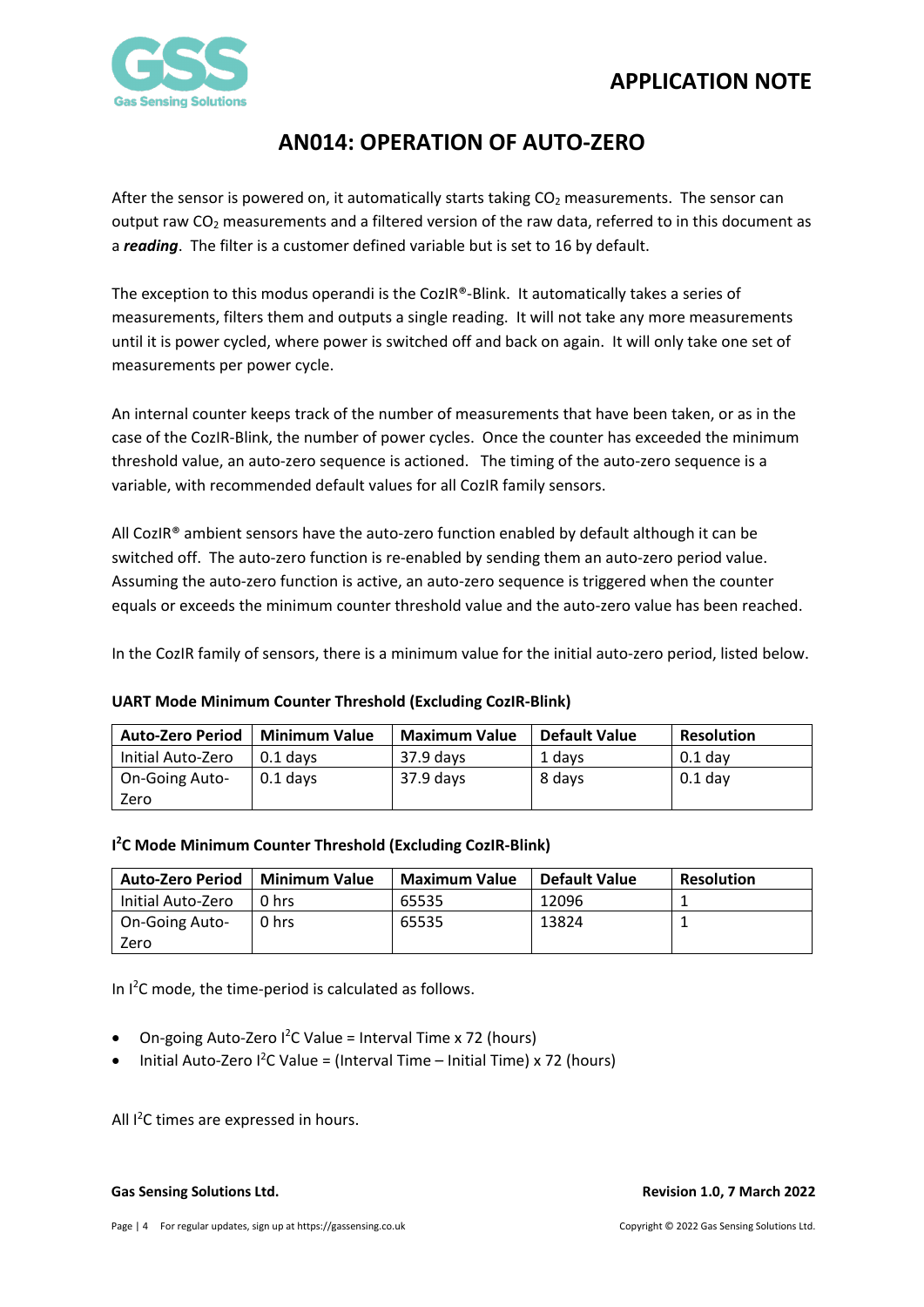

### <span id="page-4-0"></span>**CozIR®-Blink Minimum Counter Threshold**

For the CozIR®-Blink, the auto-zero minimum threshold value is set to 50 power cycles. If the autozero value is set to 50, the auto-zero is done on the 51<sup>st</sup> power cycle and actioned before the filtered reading is made available by the sensor. It is recommended that the time period between auto-zero events is set to a minimum of several days to ensure consistent performance.

## <span id="page-4-1"></span>**STORING THE LOWEST CO2 READING IN AUTO-ZERO MEMORY**

All GSS sensors keep an internal record of the lowest measured  $CO<sub>2</sub>$  reading in internal sensor memory ( $Z<sub>lowest</sub>$ ) as long as auto-zero is enabled. The sensor also keeps a record of the last CO<sub>2</sub> reading.

For the CozIR®-Blink, to improve performance, every time the sensor calculates a new reading, the previous and current values are filtered to create a new value  $(Z<sub>new</sub>)$ .

$$
Znew = \frac{Zcur - Zprev}{2} + Zprev
$$

If the value of Z<sub>new</sub> value is lower than the stored Z<sub>lowest</sub>, Z<sub>lowest</sub> is updated.

For all CozIR® sensors, the operation of these processes is completely automatic and done on-board the sensor if auto-zero has been enabled. Auto-zero must be enabled before the sensor will start recording the lowest value. Note that except for the CozIR®-Blink, the Zlowest value is not retained after a power down.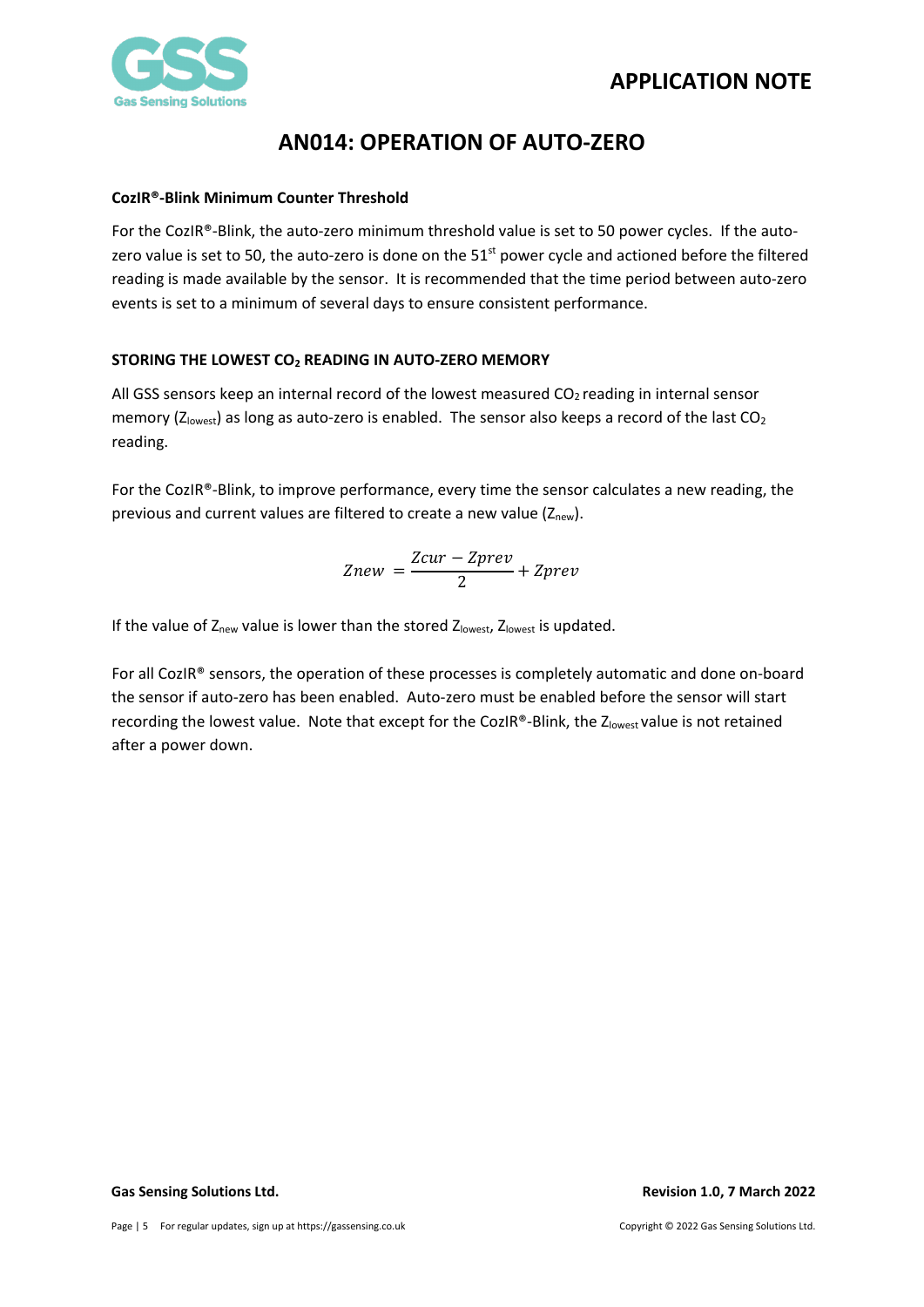

## <span id="page-5-0"></span>**AUTO-ZERO SEQUENCE**

When the auto-zero function is run, the sensor will reset the fresh-air zero point using  $Z_{\text{lowest}}$  and the pre-programmed auto-zero value. The value used by the sensor for this fresh-air zero-point is user programmable. The sensor default value for  $CO<sub>2</sub>$  in fresh air is 400ppm.



At the appropriate time, or after the pre-programmed power cycle count in the case of the CozIR®- Blink, the sensor will run the auto-zero sequence. The auto-zero sequence is a *mathematical function* designed to re-baseline the sensor. It is not a separate CO<sub>2</sub> measurement sequence. For the purposes of illustration, this application note assumes the relationship between the sensor reading output and the gas concentration input is defined by the linear equation as follows.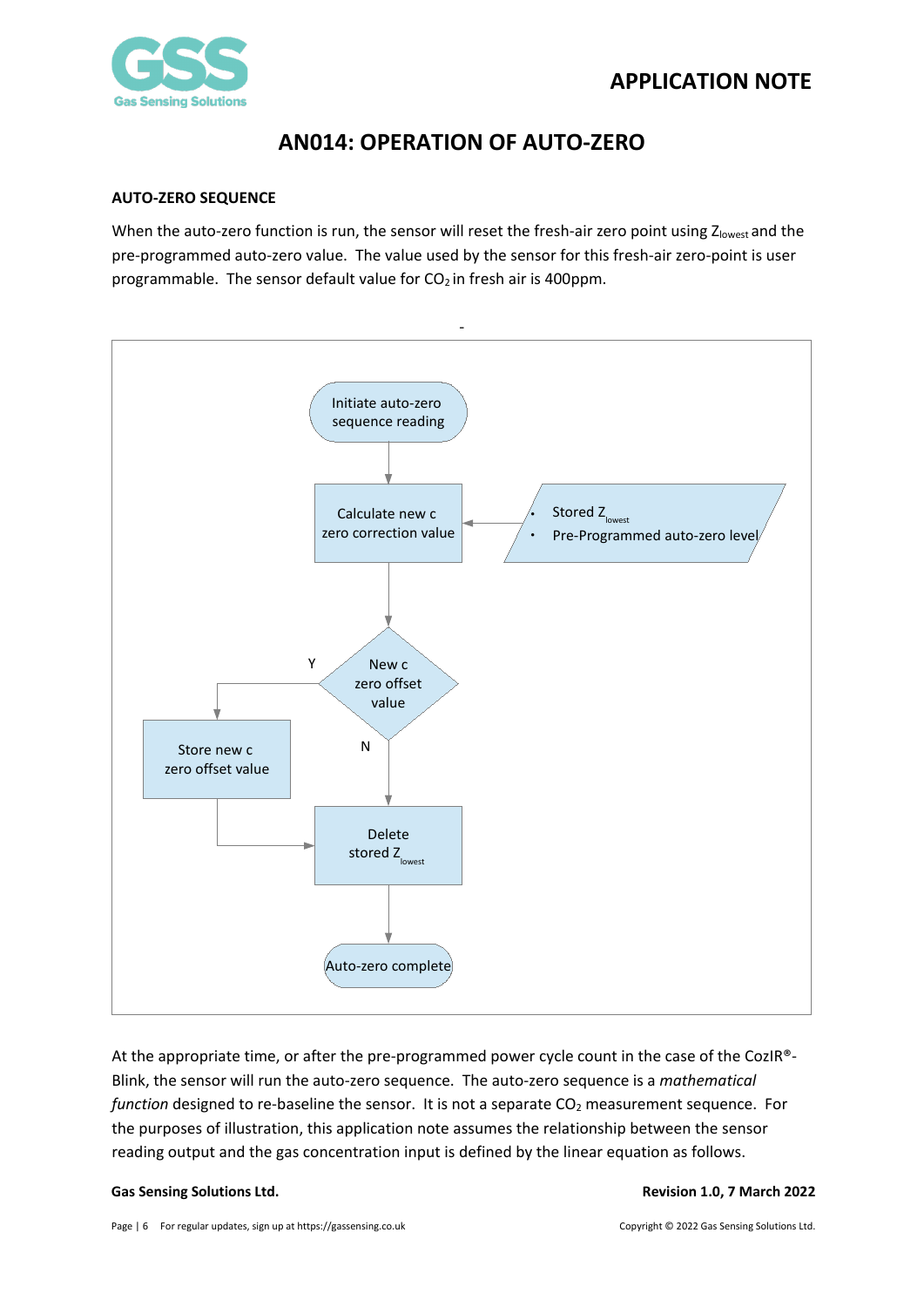

 $Y = mx + c$ 

Where  $Y = CO<sub>2</sub>$  reading from the sensor m = Scaling factor, set at the factory, fixed for the lifetime of the sensor  $x = CO<sub>2</sub>$  gas concentration input c = Zero offset value



When the sensor leaves the factory,  $c = 0$ . However, over time and due to other environmental factors, the sensor can drift and gives rise to a non-zero offset value for c. The purpose of the autozero sequence is to re-baseline the sensor and reset c to a defined value.

The actual process is significantly more complex than the illustration but uses the same data inputs, the current zero value, the lowest  $CO<sub>2</sub>$  value over the auto-zero period and the assumed lowest gas concentration value seen by the sensor over the period, defaulted to 400ppm.

By way of illustration, assume the  $Z_{\text{lowest}}$  value stored in auto-zero memory is 450ppm. And assume the pre-programmed auto-zero value is 400ppm. The sensor calculates the difference between the  $Z_{\text{lowest}}$ , and the stored auto-zero value. In this case, the difference is 50ppm and the new value of  $c =$ -50ppm.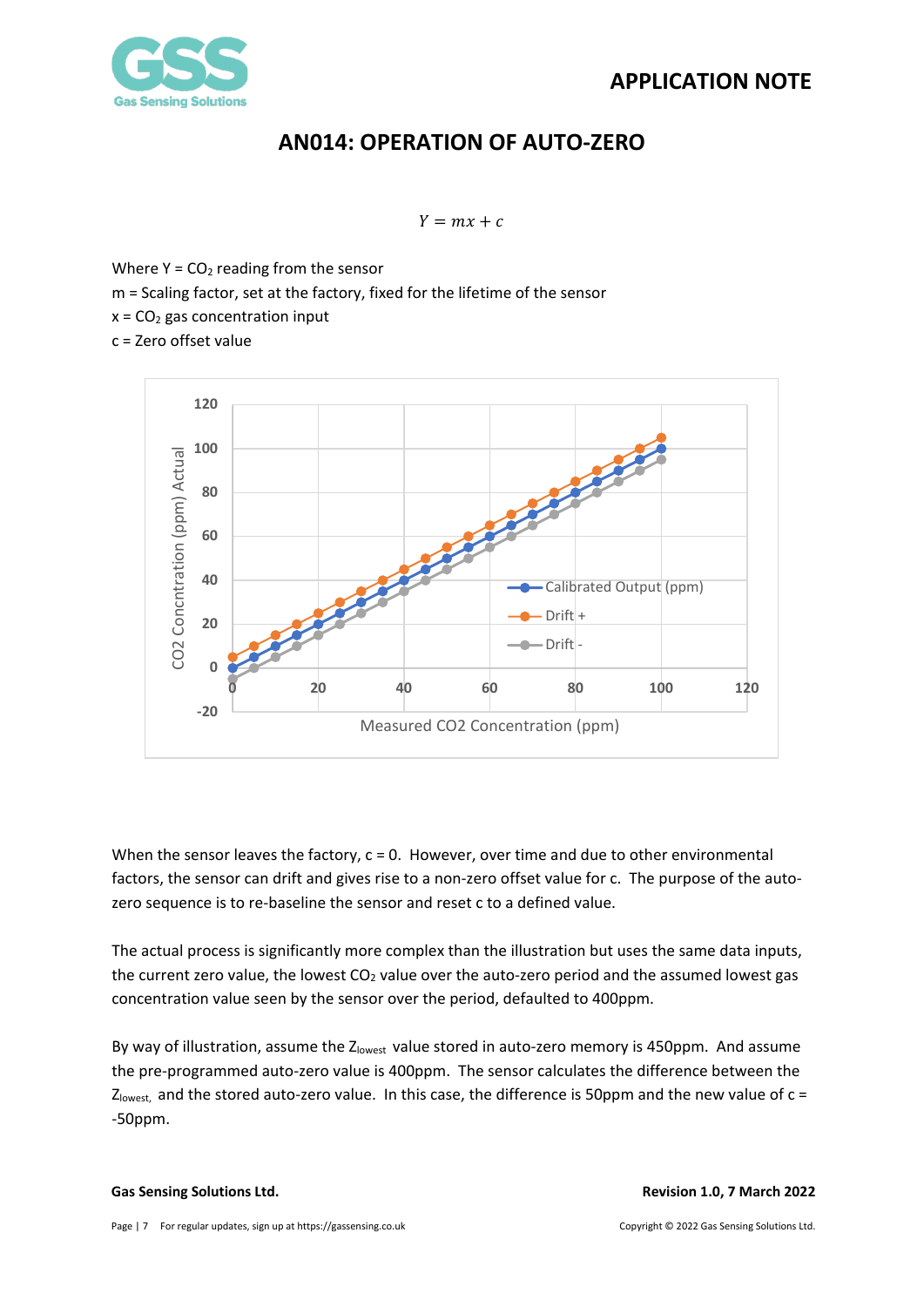## **APPLICATION NOTE**



## **AN014: OPERATION OF AUTO-ZERO**

All subsequent on-board sensor measurements will use the new value of c to calculate each new measurement until the next auto-zero event. The stored Zlowest value is then cleared, and the sensor begins the process again of recording the lowest measured  $CO<sub>2</sub>$  reading.

## <span id="page-7-0"></span>**SENSOR READINGS AFTER AN AUTO-ZERO SEQUENCE**

After an auto-zero sequence, the new zero offset value will be used on the next measurement and all subsequent measurements until the next auto-zero sequence. Due to the operation of the filter, the new auto-zero offset value will only affect the latest measurement in the filter calculations. Even if the auto-zero adjustment is significant, there is typically only a small change observed in the output reading due to the operation of the filter.

For the CozIR®-Blink, no change is made to the current reading after an auto-zero event. The sensor will calculate a single reading, and then run the auto-zero sequence. The new zero offset value will be used on the next set of measurements after a power cycle.

## <span id="page-7-1"></span>**CONCLUSION**

The GSS auto-zero sequence is a completely automatic process that does not require any host intervention, timing control or data storage. All parameters for the process are defined as part of the sensor setup configuration and thereafter are stored and calculated on-board the sensor.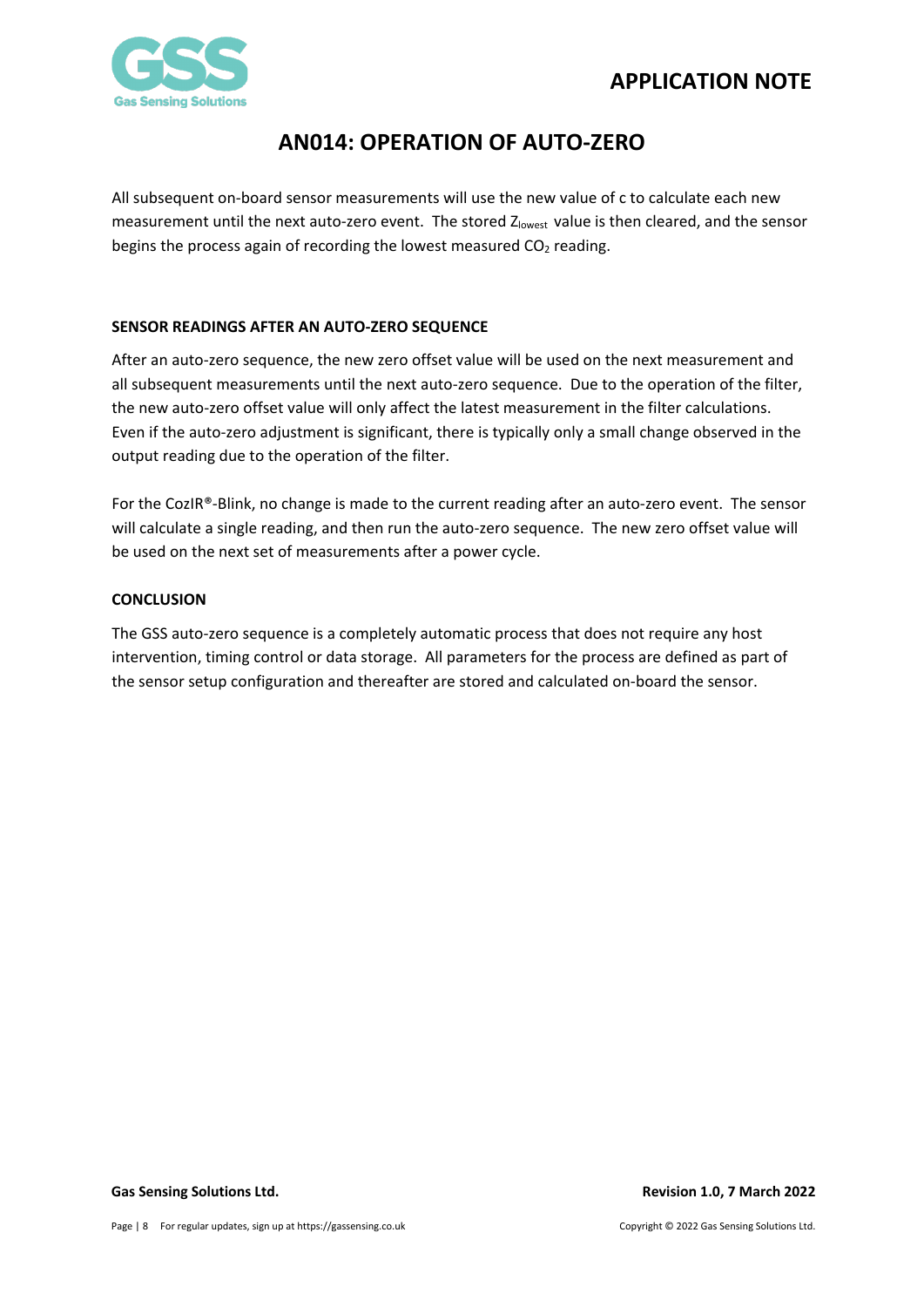

### <span id="page-8-0"></span>**IMPORTANT NOTICE**

Gas Sensing Solutions Ltd. (GSS) products and services are sold subject to GSS's terms and conditions of sale, delivery and payment supplied at the time of order acknowledgement. GSS warrants performance of its products to the specifications in effect at the date of shipment. GSS reserves the right to make changes to its products and specifications or to discontinue any product or service without notice.

Customers should therefore obtain the latest version of relevant information from GSS to verify that the information is current. Testing and other quality control techniques are utilised to the extent GSS deems necessary to support its warranty. Specific testing of all parameters of each device is not necessarily performed unless required by law or regulation. In order to minimise risks associated with customer applications, the customer must use adequate design and operating safeguards to minimise inherent or procedural hazards. GSS is not liable for applications assistance or customer product design. The customer is solely responsible for its selection and use of GSS products. GSS is not liable for such selection or use nor for use of any circuitry other than circuitry entirely embodied in a GSS product.

GSS products are not intended for use in life support systems, appliances, nuclear systems, or systems where malfunction can reasonably be expected to result in personal injury, death or severe property or environmental damage. Any use of products by the customer for such purposes is at the customer's own risk.

GSS does not grant any licence (express or implied) under any patent right, copyright, mask work right or other intellectual property right of GSS covering or relating to any combination, machine, or process in which its products or services might be or are used. Any provision or publication of any third party's products or services does not constitute GSS's approval, licence, warranty, or endorsement thereof. Any third party trademarks contained in this document belong to the respective third-party owner.

Reproduction of information from GSS datasheets is permissible only if reproduction is without alteration and is accompanied by all associated copyright, proprietary and other notices (including this notice) and conditions. GSS is not liable for any unauthorised alteration of such information or for any reliance placed thereon.

Any representations made, warranties given, and/or liabilities accepted by any person which differ from those contained in this datasheet or in GSS's standard terms and conditions of sale, delivery and payment are made, given and/or accepted at that person's own risk. GSS is not liable for any such representations, warranties, or liabilities or for any reliance placed thereon by any person.

### <span id="page-8-1"></span>**ADDRESS**

Gas Sensing Solutions Ltd. Grayshill Road Cumbernauld G68 9HQ United Kingdom